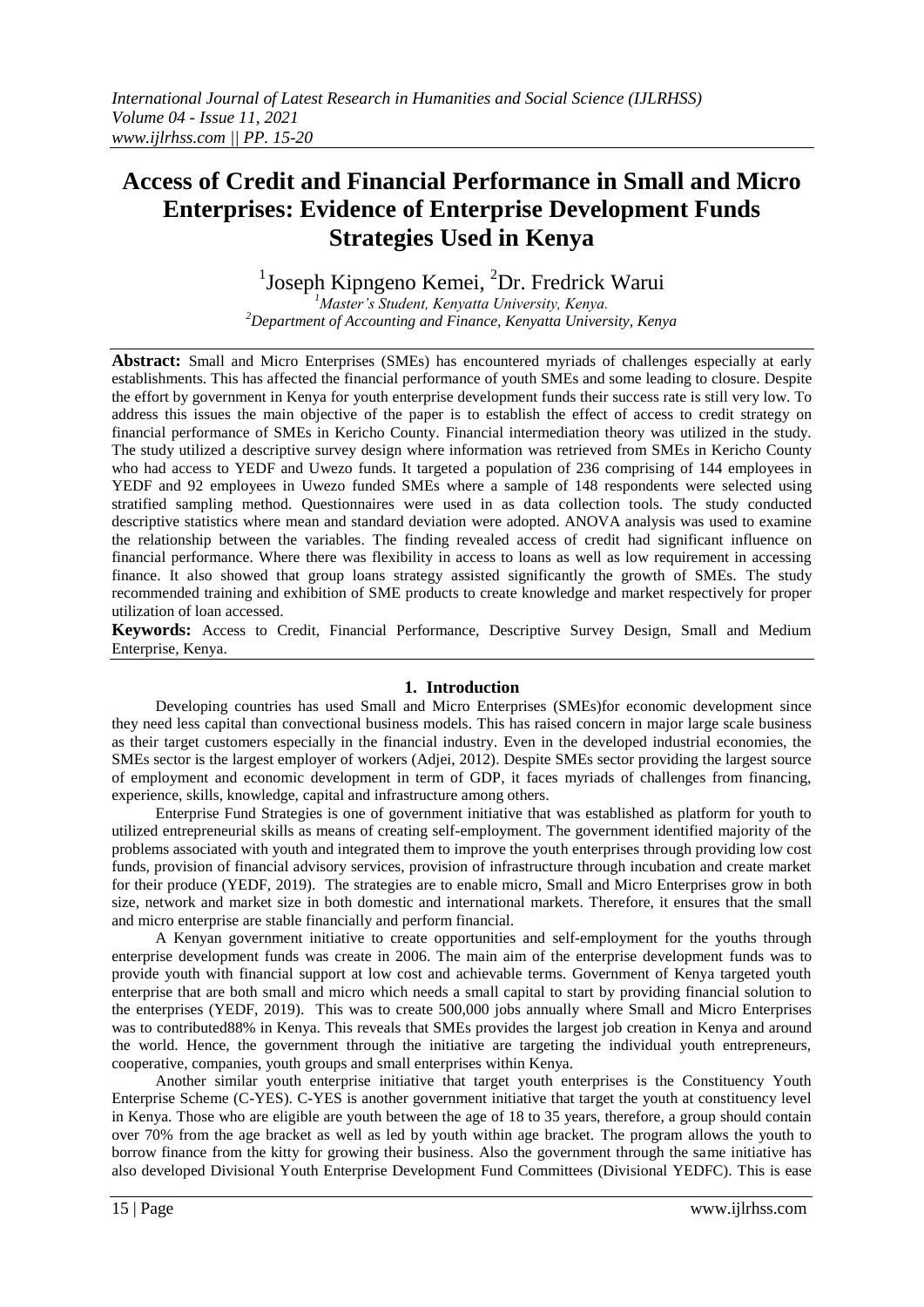## *International Journal of Latest Research in Humanities and Social Science (IJLRHSS) Volume 04 - Issue 11, 2021*

### *www.ijlrhss.com || PP. 15-20*

identification and recommendation of the right groups that deserve loans. The main aim of both initiative C-YES at constituency level and YEDFC at division level is to ensure loans are advance to youth groupd in the rural for sustainable future development of SMEs.

Another government initiative Uwezo Fund was established on February 2014. The initiative enabled person with disability, youth and women to access funds for starting enterprises with Kenya. The initiative is to increase creation of Small and Micro Enterprises that crease job for the weak in the society. These would enable sustainable development, improvement of livelihood, creation of jobs, establishment of new products and development. The Government of Kenya are using access of credit facilities, financial advisory, capacity building, capacity building and business monitoring and evaluation.

Access to credit facilities was one of the strategies used by government through the establishment of youth development funds and Uwezo funds. This programs main aim is to provide funds to persons under that age of 18 to 35 years which implied that any youth will qualify (YEDF, 2019). Their interest rates are low or none as compared with other sources of loans and credit facility. Finance provides capital solution to the youth enterprises and hence assists in self-employment. Etemesi (2017) mentioned that access to credit is contributed by collateral, high interest, long time processing duration and short repayment periods. Jerono (2017) argued that transaction cost affects the cost of borrowing which transfers the cost to the borrower. It also found that the size of the organization influences the amount of loan accessible. Credit facilities also focus on education level, gender and owners characteristics which influence accessibility of credit (Nguyen, Gan, & Hu, 2015).

Small and Micro Enterprise face numerous challenges are linked to lack of collateral, high interest rate, accounting documentation and lack of clear financial plans. Majority of the counties in the world focuses in supply and demand. Small and Micro Enterprises demand and supply forces assist them to gain financial aid from banks, financial institution as well as government funding. Therefore, commercial banks and other financial institution supply finance based on the demand of Small and Micro Enterprise (Central Bank of Mozambique, 2013). The SMEs require innovative fund, micro-finance and affordable cost of capital from commercial banks, microfinance, SACCOs and government funding initiatives. Hence the demand side enables the financial institution to provide SMEs with affordable capital and financial advisory. On the supply side, asymmetries of information between borrowers and lenders provide leverage for the choice of finance plans and lender. Therefore, relevant information assists borrowers and leaders in conducting their business.

Small and Micro enterprises in Kenya plays major role in creating of opportunities and development of economy. Despite, little efforts done for youth who face challenges in starting of business enterprises, the commercial banks, government and non-governmental organization has assisted in financing their business. There is need to change the narrative of unemployment and lack of finance in youth to improve economy by funding and supporting youth enterprises (Mutai, 2015). The Small and micro enterprises (SMEs) in Kenya are encountering numerous challenges which are constraining their effort in economic development. Financial access and cost of credit are one the major impediment to development of SMEs. This high cost of accessing credit are contributed by increased transaction cost for financial service and segmentation of financial market. Majority of financial institution considers SMEs creditworthy, thus denying them credit. According to Capital Markets Authority Report (2010), it is estimated that there are 7.5 million SMEs in Kenya, providing employment and income generation opportunities to low income sectors of the economy. Due to their characteristics, SMEs in Kenya suffer from constraints that lower their resilience to risk and prevent them from growing and attaining economies of scale.

According to MOYAs (2015) report most youth in Kericho County few accessed enterprise funds. This was because majority of the youths had insufficient information on how to excess the Uwezo funds, women fund and youth enterprise funds. It was also found that there was limited skills among the youth to start and run a business. Kericho is tea growing mainly because of existence of small scale tea farmers take their tea to factories around. Since land is becoming small with time business enterprises are the alternative as social economic benefiting activity. There is need to investigate the effect of enterprise development funds strategies on financial performance of Small and Micro Enterprises in Kericho County.

A small and micro enterprise is leading as a source of employment as well as Gross Domestic Product. Despite this support the survival rate for most enterprise is rated at 40% which is below average with 60% of them failing to grow within 3 years of starting. Some of the failures are competition and access to global market (Nduta, 2016). According to Kuddo, Robalino and Weber (2015),the inability of small business to provide performance measure has limited them from accessing finance from banks. This reduces expansion, creativity and limit competition in the small business. Poverty eradication, enabling competitive environment, creation of jobs and terms of service deliver are all enable with sufficient financial support. Despite the introduction of youth enterprise development funds which was to provide financial support. There Small and Micro Enterprises are still facing financial performance issues that affect the success rate even though the government has introduced enterprise development funds. It is then crucial to investigate the effect of government intervention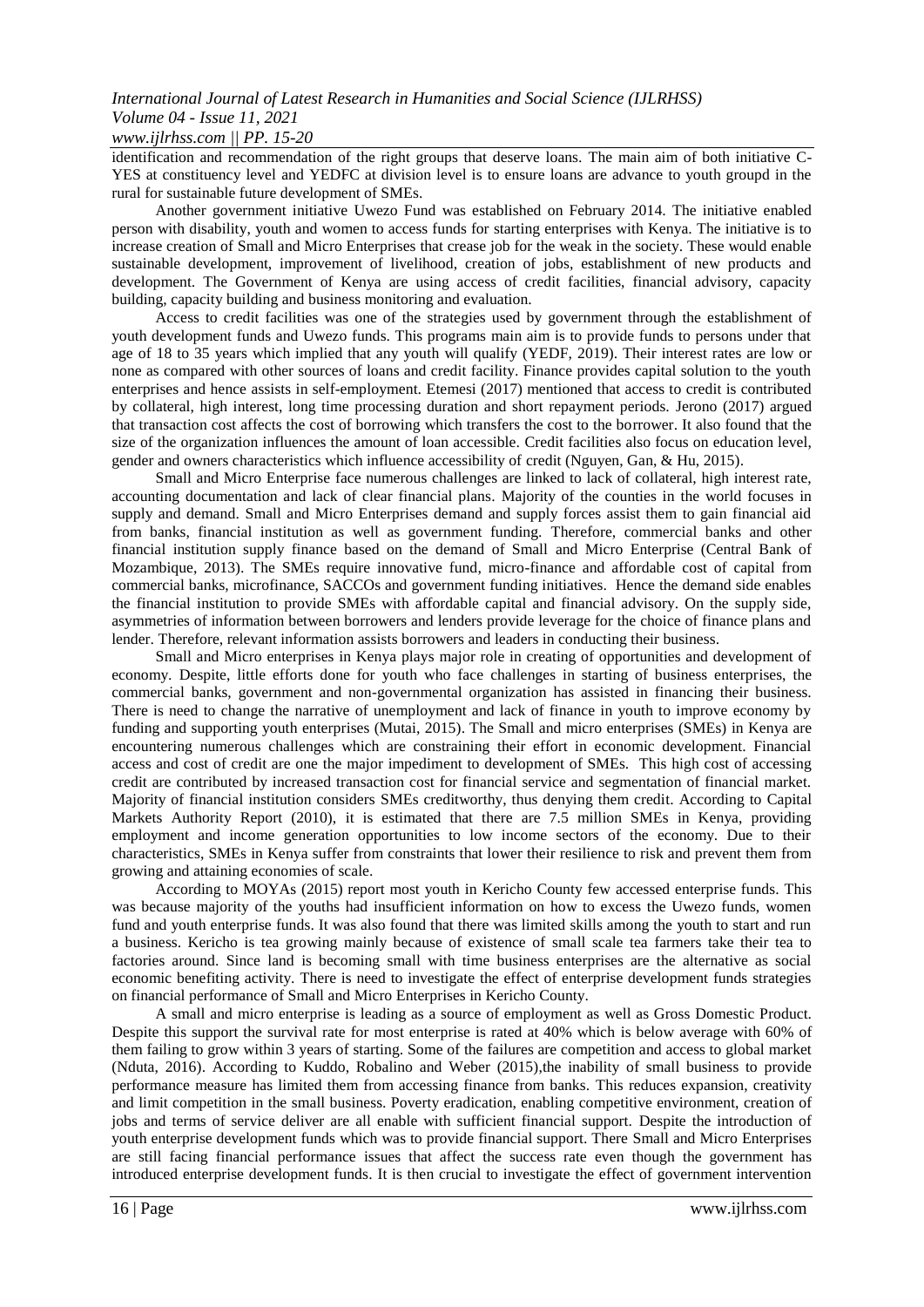# *International Journal of Latest Research in Humanities and Social Science (IJLRHSS) Volume 04 - Issue 11, 2021*

*www.ijlrhss.com || PP. 15-20*

through introduction of enterprise development funds strategy and establishing whether it has impact on the financial growth of youth enterprise in Kericho County. The program is facilitated by the government but does it reach the intended youths and does it bring financial growth? These are some of the question this research investigated. Therefore, paper main objective is to establish the effect of access to credit strategy on financial performance of SMEs in Kericho County.

### **2. Literature Review**

#### **Theoretical Review**

Financial intermediation theory pioneered by Leland and Pyle in 1977. The theory was postulated to explain how financial institution are able to give credit facilities to units that has deficit. Therefore, financial institution take finance from portfolios that had sufficient finance and lend those who require loan for generation of additional finances. First concept is source of fixed sum which are not associated with any portfolio in the financial institution is the deposits or liabilities. This provide funds that can reused in for other portfolios and lending in the organization. The third concept is that the pool of liabilities forms has monetary equivalent. Finally, large proportion of assets and liabilities that are non-transferable. Hence, funds supply from one portfolio can be move to another unit that has deficit. There is need to ensure that organization or enterprises that are in need of funds should have sufficient information before seeking finance through credit. The theory is significant to the enterprises seeking to grow and leverage on the low financial source for their development.

#### **Empirical Literature**

Youth enterprise face challenges of limited access of finance based on low financial ability as oppose to the large scale business (Wanjohi, 2010). This has affected negative the growth of Small and Micro Enterprises (Naidu & Chand, 2012). Mwangi (2011) argued that finance is one of the major challenges to SMEs. Some of the issue in access to finance included collateral requirements, unfavourable financial policies. The research found out that access to finance had a weak relationship between and performance of SMEs.

Nguyen, Gan, & Hu (2015) did an empirical analysis of credit accessibility of SMEs in Vietnam. In Vietnam the SMEs account for 98% of total number of enterprises which contributed 77% of labor force, 20% of exports and 48% GDP. Nguyen *et al* (2015) found that gender, education level, owner characteristics contributed to access of credit. SMEs relationship between banks and customers also influence SMEs. Loan interest were not related with owner characteristics. Private money lender had expensive source of finance followed by commercial banks and microfinance.

Etemesi (2017)investigated on access of credit which is the major contraint to SMEs sector. The researcher adapted descriptive survey design, targeting a population of 838 SMEs and a sample of 225 in Nairobi. Primary data extracted using questionnaires showed the data extracted indicated that collateral requirement affected negatively becoming an inderance of accessing credit facilities. Most SMEs were not able to raise enough collateral requirement so as to access loan.SMEs encountered problems of raising equity to start or grow the business.Leading to most SMEs looking for there own methods of raising finance to support there financial investment in the business. Another challenge in Etemesi's (2017) findings was high interest rates,long processing duration and short repayment periods.Despite the capping of interest the SMEs based loans have reduced returns on savings as well as affect the quality and quantity of financial investment since banks are lending with strigent measures so as to reduce credit default risk.

#### **3. Research Methodology**

Descriptive survey design was deemed to be the most appropriate for this study based on it ability of acquiring data from different regions. The study targeted 236 respondents who had sourced funds from YEDF and Uwezo funds comprising of 144 and 92 SMEs respectively within Kericho County. Stratified sampling technique was used to extract data from the population. Where a portion of 90 and 58 were obtained using simple random sampling technique from the target population. Primary and secondary data were used. Primary data collection was the main source of data for the investigation where data were obtained using questionnaires. Data collected were coded and then analysis. Descriptive statistics were used where mean and standard deviation were utilized. Inferential data analysis was obtained using ANOVA analysis.

#### **4. Results, Interpretations and Discussions**

Descriptive analysis for;access to credit, financial advisory services, capacity building, business monitoring and evaluation as well as financial performance were done using mean and standard deviation. These were obtained from a Likert scale of 1 represented strongly disagrees and 5 represent strongly agree.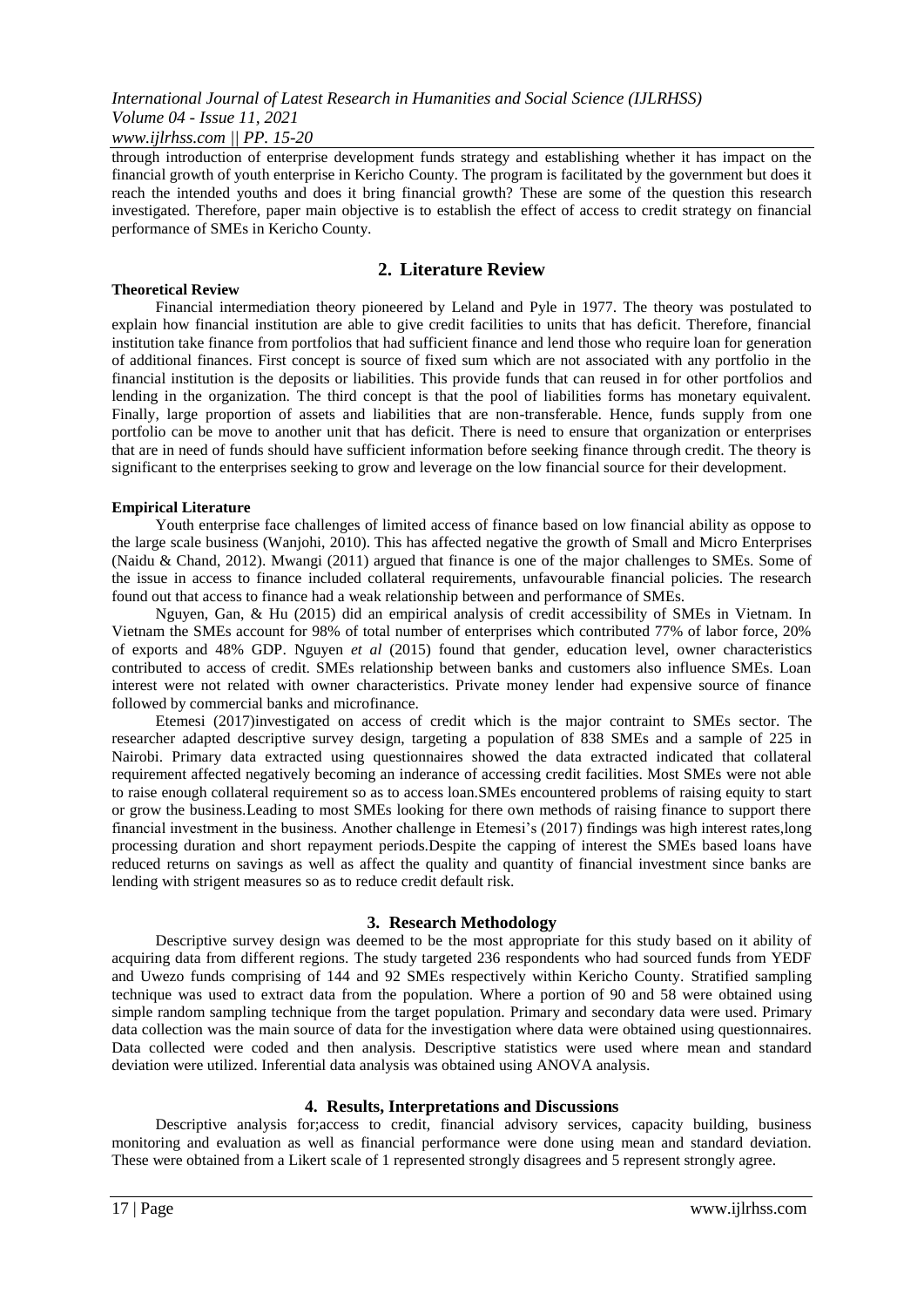*International Journal of Latest Research in Humanities and Social Science (IJLRHSS) Volume 04 - Issue 11, 2021 www.ijlrhss.com || PP. 15-20*

| <b>Table 1: Access to Credit</b>                |     |      |                 |             |                       |  |  |
|-------------------------------------------------|-----|------|-----------------|-------------|-----------------------|--|--|
|                                                 | N   |      | Minimum Maximum | Mean        | <b>Std. Deviation</b> |  |  |
| Credit access requirement used by youth         | 124 | 2.00 |                 | 5.00 3.9194 | .61943                |  |  |
| enterprise development funds can be accessible. |     |      |                 |             |                       |  |  |
| Youth enterprise development funds business     | 124 | 2.00 |                 | 5.00 3.8710 | .58390                |  |  |
| evaluation for loans has been made flexible in  |     |      |                 |             |                       |  |  |
| Small and Micro Enterprise.                     |     |      |                 |             |                       |  |  |
| Group loans have encouraged financial growth    | 124 | 2.00 | 5.00            | 4.0565      | 1.03831               |  |  |
| through the youth enterprise development        |     |      |                 |             |                       |  |  |
| funds.                                          |     |      |                 |             |                       |  |  |
| The asset funding is available and have assist  | 124 | 1.00 |                 | 5.00 3.2500 | .85183                |  |  |
| youth enterprises to obtain enough finance.     |     |      |                 |             |                       |  |  |
| Due to access of funds in youth enterprise      | 124 | 2.00 | 4.00            | 3.8065      | .45402                |  |  |
| development funds the net profit margin has     |     |      |                 |             |                       |  |  |
| increased.                                      |     |      |                 |             |                       |  |  |

Table 1 represent mean and standard deviation results from responses for questions relating access of credit among youth enterprises in Kericho County. The result indicated that the credit access requirement used by youth enterprise development funds were moderately accessible (mean of 3.9194).The results also showed a low variation on accessibility of youth enterprise development funds (standard deviation of .61943). This implies that the requirement to credit access has been relax to assist accessibility by youth to some extent.

According to the results youth enterprise development funds business evaluation for loans were somewhat flexible for Small and Micro Enterprise (mean of 3.8710). A low variation of youth enterprise development funds business evaluation on flexibility (standard deviation of .58390). Therefore, youth are able to access the loan based on flexibility of the youth enterprise.

Group loans had greatly encouraged financial growth through the youth enterprise development funds (mean of 4.0565). The results showed moderately low variation on encouraging growth (standard deviation of 1.03831).Growth loans has significantly ensured interdependent of youth enterprises in growing their financial ability.

The asset funding was available and had assisted youth enterprises to obtain enough finance to a small extent (mean of 3.2500). There was low variation on enough finance (standard deviation of .85183).Asset funding somehow low as compared with group loan but accessible by youth enterprises.

Due to access of funds in youth enterprise development funds the net profit margin has increased to some extent (mean of 3.8065). While its variation was low on net profit margin (standard deviation of 0.45402). It implies that youth enterprises develop accessibility has significantly affect youth enterprise profitability.

On the contrary Etemesi (2017) revealed that due to collateral most of the youth were not able to access loan. In the current the terms were flexible to allow group borrowing of youth enterprise funds and hence increase accessibility without the use of collateral security.

| <b>Table 2: Financial Performance</b>                                                                                                                                    |     |                |                |             |                       |  |
|--------------------------------------------------------------------------------------------------------------------------------------------------------------------------|-----|----------------|----------------|-------------|-----------------------|--|
|                                                                                                                                                                          | N   | <b>Minimum</b> | <b>Maximum</b> | <b>Mean</b> | <b>Std. Deviation</b> |  |
| Access to credit facilities has enabled the youth<br>Small and Micro Enterprises to net profit ratio in<br>the business invested.                                        | 124 | 2.00           | 5.00           | 4.2903      | .63469                |  |
| Financial advisory service has enabled the youth<br>Small and Micro Enterprises utilized there<br>resources increasing the net profit ratio in the<br>business invested. | 124 | 1.00           |                | 4.00 3.4194 | .73359                |  |
| Capacity building has played a role in providing<br>human resource development increasing return on<br>asset of Small and Micro Enterprises.                             | 124 | 1.00           | 4.00           | 2.8468      | .68722                |  |
| Monitoring and evaluation of business has given<br>Small and Micro Enterprises youth to increase the<br>net profit ratio in the businesses.                              | 124 | 2.00           | 5.00           | 3.7339      | .67606                |  |
| Youth development strategies utilized has affected<br>the financial performance of the Small Medium<br>Enterprises.                                                      | 124 | 2.00           | 5.00           | 3.7581      | .60312                |  |
| 18   Page                                                                                                                                                                |     |                |                |             | www.ijlrhss.com       |  |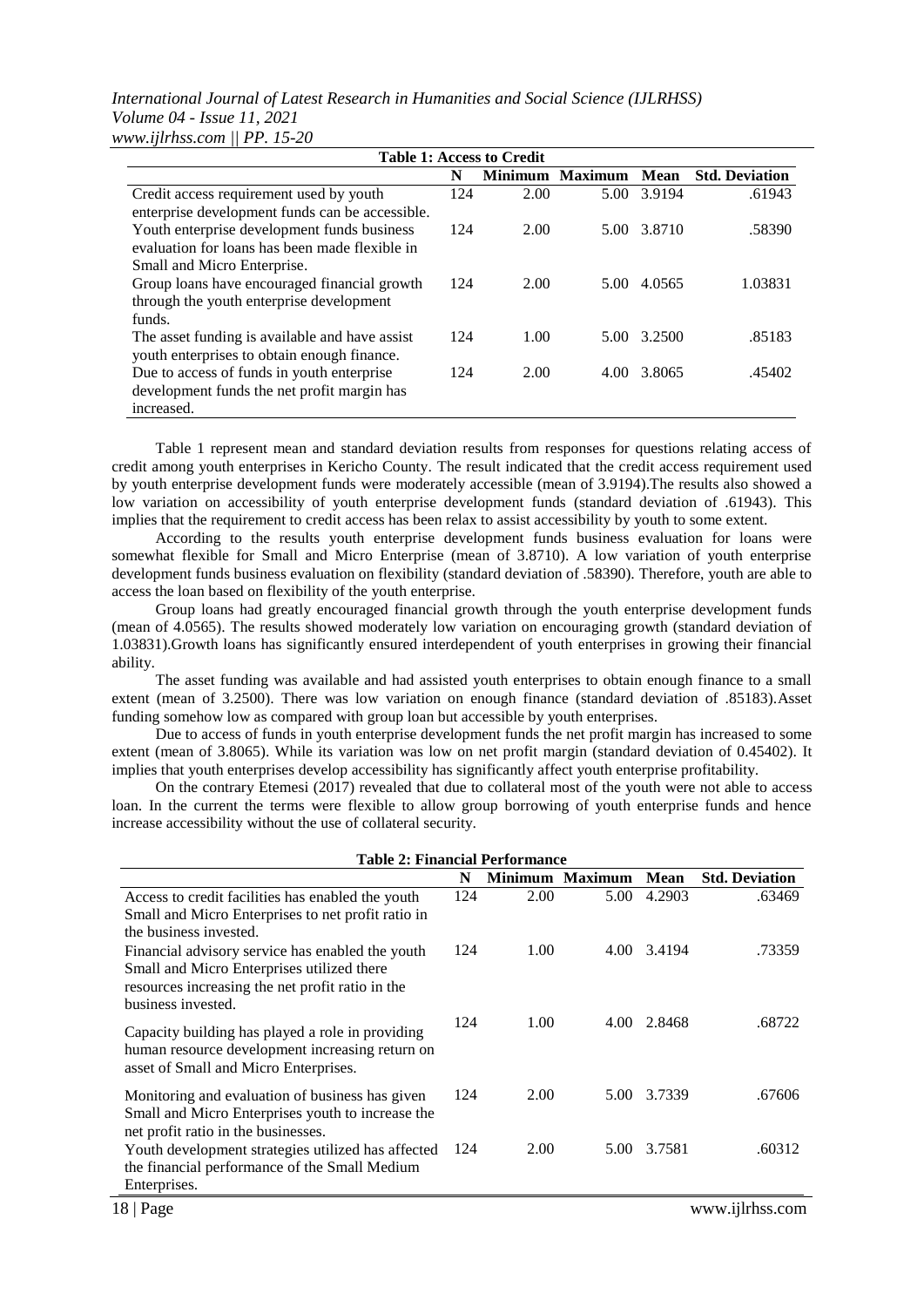# *International Journal of Latest Research in Humanities and Social Science (IJLRHSS) Volume 04 - Issue 11, 2021*

### *www.ijlrhss.com || PP. 15-20*

Table 2relates to financial performance response. The results of, access to credit facilities indicates that it has great effect on youth SMEs' net profit ratio in the business invested (mean of 4.2903). Its variation on net profit ration is low (standard deviation of .63469). It implies that access to credit had significant implication in the youth enterprise profitability.

According to the results the financial advisory service had enabled the youth Small and Micro Enterprises to utilized their resources to moderate level affecting improving somehow the net profit ratio in the business invested (mean of 3.4194). Financial advisory had low variation on net profit ration (standard deviation of .73359). This implies that financial advisory service has assisted to some extent in resource utilize and improvement of profitability in youth enterprise.

The results further reveals capacity building had not played a major role in providing human resource development increasing return on asset of Small and Micro Enterprises (mean of 2.8468). The variation of capacity building was low (standard deviation of .68722). Therefore, the government should improve in capacity building since it contributes low effect on return on asset in SMEs.

Monitoring and evaluation of business had moderately effect on Small and Micro Enterprises youths' net profit ratio in the businesses (mean of 3.7339). There was low variation on monitoring and evaluation of the business (standard deviation of .67606). This implied that monitoring played some important role in improving the net profit ration of youth enterprises.

According to the results youth development strategies utilized had moderately affected the financial performance of the Small Medium Enterprises (mean of 3.7581). Its variation on financial performance was low (standard deviation of .60312). Its implies that youth enterprise strategies assisted to some significant extent the financial performance of SMEs.

ANOVA analysis tested the significance test for the hypotheses based 5%.

#### **Table 3: ANOVA for Access to Credit and Financial Performance**

|                                                       |                                        | Sum of         | Df  | <b>Mean</b>   |        | Sig. |
|-------------------------------------------------------|----------------------------------------|----------------|-----|---------------|--------|------|
|                                                       |                                        | <b>Squares</b> |     | <b>Square</b> |        |      |
| Financial<br>Performance *<br><b>Access to Credit</b> | <b>Between</b><br>(Combined)<br>Groups | 30.318         |     | 3.369         | 40.041 | .000 |
|                                                       | Within Groups                          | 9.591          | 114 | .084          |        |      |
|                                                       | Total                                  | 39.908         | 123 |               |        |      |

Table 3 represented ANOVA results for access to credit and financial performance. According to the findings there was significant relationship between access to credit and financial performance ( $F = 40.041$ , P =.000<.05). This implies that a change in access to credit through enterprise development funds strategies enable the SMEs to change their financial performance.

#### **Conclusions**

The study concluded that access to credit had positive significant effect on financial performance of SMEs. This contribution was highly contributed by group loan strategy used by SMEs in accessing funds. Group lending enables the youth to share payment and increase responsibilities among the group members. The access of credit was contributed by attainable credit access requirements and flexible in evaluation of SMEs when accessing credit facilities. However, there is need to improve the access to asset funding to ensure improvement of SME financial performance.

#### **Recommendations**

The study recommended to youth enterprise funds stakeholder to continue in improving flexibility and accessibility credit requirement of group loans based on its performance as oppose to asset funding. Through group lending the stakeholders can use guarantors of other members to access funds. These also have showed that it also promotes other group growth through combined knowledge. Other group loan access strategies can be developed to enable a larger number of youth involved with different business activities. The loan programmes should reach many groups for employment as well as growth purposes.